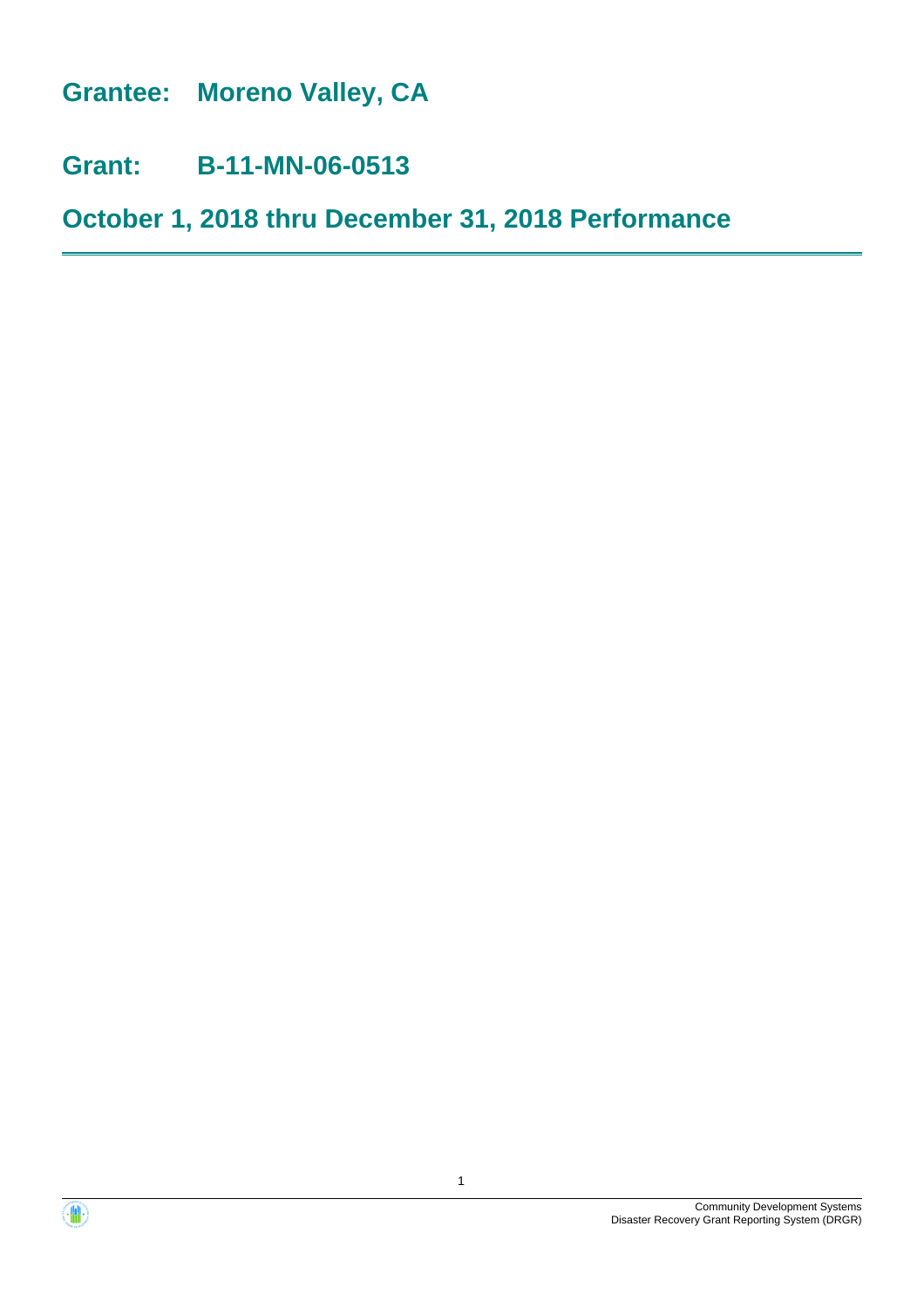| <b>Grant Number:</b>            | <b>Obligation Date:</b>       | <b>Award Date:</b>     |
|---------------------------------|-------------------------------|------------------------|
| B-11-MN-06-0513                 |                               |                        |
| <b>Grantee Name:</b>            | <b>Contract End Date:</b>     | <b>Review by HUD:</b>  |
| Moreno Valley, CA               |                               | Original - In Progress |
| <b>Grant Award Amount:</b>      | <b>Grant Status:</b>          | <b>QPR Contact:</b>    |
| \$3,687,789.00                  | Active                        | No OPR Contact Found   |
| <b>LOCCS Authorized Amount:</b> | <b>Estimated PI/RL Funds:</b> |                        |
| \$3,687,789.00                  | \$1,601,071.93                |                        |
| <b>Total Budget:</b>            |                               |                        |

\$5,288,860.93

## **Disasters:**

**Declaration Number**

**NSP** 

## **Narratives**

#### **Summary of Distribution and Uses of NSP Funds:**

\*\*\*ACTION PLAN MODIFIED September 2016 TO REFLECT ADJUSTMENT IN PROJECT BUDGETS DUE TO PROGRAM INCOME GENERATED (-\$123,443.17), RESIDUAL FUNDS FROM COMPLETED PROJECT NSP3-1 ACQ/REHAB (-\$53,993.50) AND INCREASE THE REDEVELOPMENT PROJECT (+\$177,436.67). This substantial amendment was approved by the City of Moreno Valley City Council on August 16, 2016, after the closing of the duly noticed public hearing. \*\*\*ACTION PLAN MODIFIED May 2015 TO REFLECTE INCREASES IN ACTIVITY BUDGETS DUE TO PROGRAM INCOME GENERATED (\$208,073.76), UPDATED CONTACT INFORMATION FOR DEVELOPER FOR REDEVELOPMENT ACTIVITY, AND UPDATED TO REFLECT LOAN TERMS AND AFFORDABILITY PERIOD TO BE USED FOR HOMEBUYER LOANS FOR HOUSEHOLDS EARNING UP TO 50% AMIL (LH-25). The Housing and Economic Recovery Act of 2008 established the following eligible uses: § Establishment of financing mechanisms for the purchase and redevelopment of foreclosed upon homes and residential properties, including such mechanisms as soft-seconds, loan loss reserves, and shared-equity loans for low and moderate income homebuyers. § Purchase and rehabilitation of homes and residential properties that have been abandoned or foreclosed upon, in order to sell, rent, or redevelop, such homes and properties. § Establishment of land banks for homes that have been foreclosed upon. § Demolition of blighted structures. § Redevelopment of demolished or vacant properties. With these eligible uses in mind, the City of Moreno Valley has identified activities that would best address the needs of the community while meeting the requirements of Section 2301(c)(2) of HERA, as amended by the Dodd-Frank Act. The proposed activities are described below. The NSP3 grant will fund five primary activities plus Administration: 1) Single Family Residential Acquisition, Rehabilitation, and Resale in the amount of \$1,967,857,57 (LMMH) 2) Multi-Family Residential Acquisition, Rehabilitation, and Rental in the amount of \$544,478.95 (LH25) 3) Neighborhood Stabilization Homeownership Program (NSHP) in the amount of \$0 4) Demolition in the amount of \$0 5) Land banking in the amount of \$0 6) Redevelop demolished or vacant properties as housing in the amount of \$1,967,808.16 7) Administration in the amount of \$519,347.10 NOTE: The City of Moreno Valley amended the initial application to propose the inclusion of a rental component in the NSP3. At the time of the initial application market conditions could support the City's strategy of creating homeownership opportunities for the LH25 population, however, recent shifts in the market makes the strategy no longer viable. Single Family Residential Acquisition/Rehabilitation/Resale (SFR-ARR) (LMMH) /p> The City of Moreno Valley proposes to dedicate \$1,554,010 of the NSP3 grat to acquiring foreclosed single-family detached and/or single-family attached (condominium)residence(s) and then rehabilitating and reselling them to income-eligible households of up to 120% AMI. Alternatively, the City may request transfer of Activity 1 funds in the future to Activities 4 or 5, to provide additional funds for land banking and/or redevelopment, as neededp> Under the NSP1 grant, the SFR-ARR program is already being used effectively to rehatate foreclosed properties in neighborhoods with a Foreclosure Risk Score of 9 or 10 (a score of 10 indicated the highest level of need). As described in Section A above,

#### **How Fund Use Addresses Market Conditions:**

MorenoValley's current housing market continues to struggle with excessive numbers of foreclosures: 1,861 are currently in the foreclosure process plus more than 850 are already bank-owned. In general, homes are not available for sale unless they are bank-owned or the owner is seeking a short-sale. According to the Multiple Listing Service (MLS), more than 250 single family homes and more than 45 condominiums are currently for sale inMorenoValley.

Though prices have dropped more than 44%, home sale pricing seems to have stabilized somewhat. Over the last year, the median resale price for single-family homes rose just 2% (or \$3,681) to \$160,208 in December 2010. Sales numbers show strong interest inMorenoValley's market as investors compete to purchase prospective rental or rehabilitation/resale properties. However, owner-occupant home purchasing remains sluggish and pockets ofMorenoValleycontinue to experience

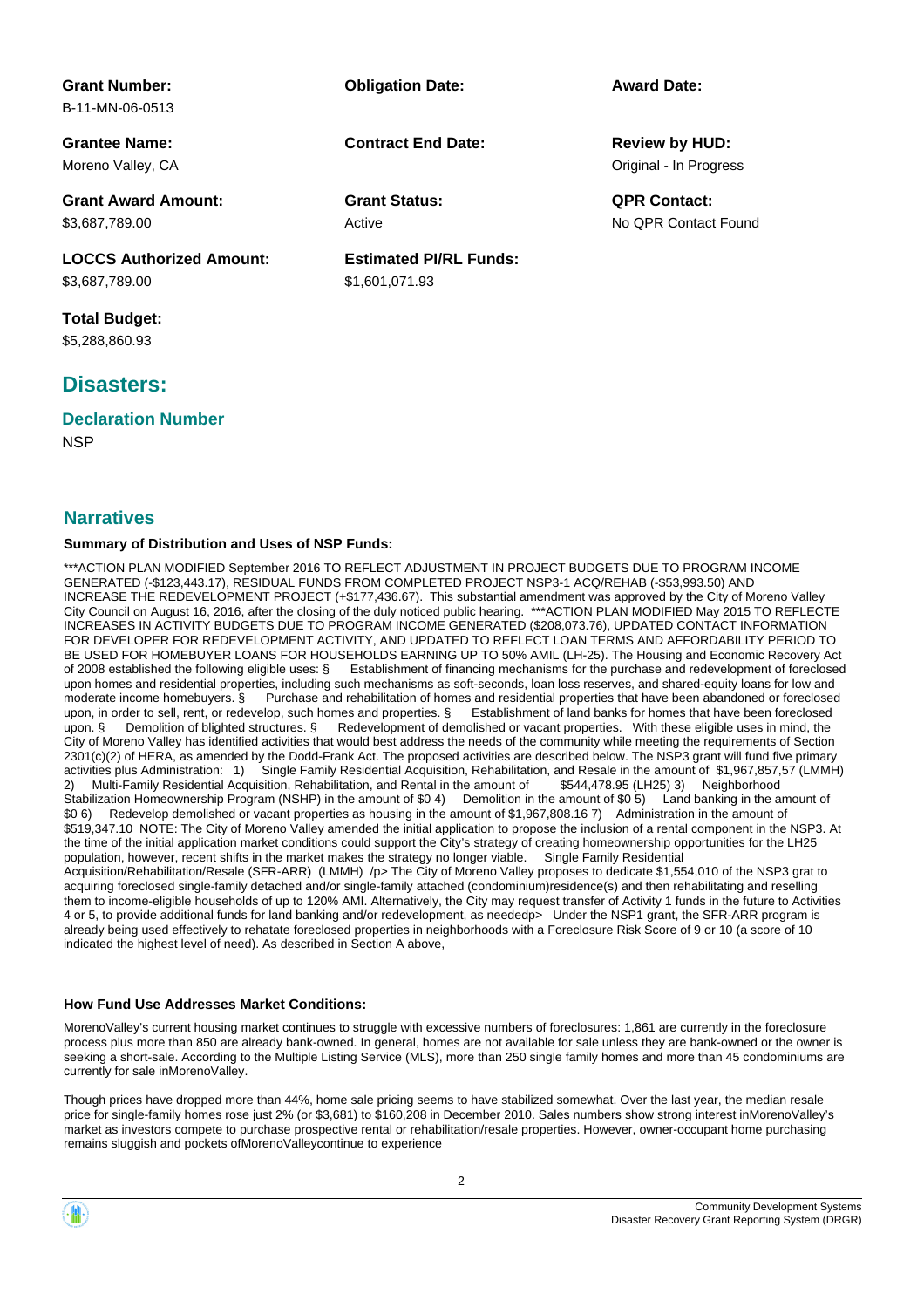price declines. Under the City's NSP1 grant, some ARR homes have required resale price reductions after properties sat on the market for extended periods, to encourage purchase by owner-occupant homebuyers.

#### **Ensuring Continued Affordability:**

The City of Moreno Valley is committed to maintaining affordability for its NSP3 assisted housing.

NSP activities using the minimum 25% allocated for households earning up to 50% area median income (LH25) will target efforts to increasing rental opportunities within this income level. The City will partner with a CHDO or other non-profit residential developer who will acquire rehabilitate, rent and manage the units under the City's oversight.The City will enter into an Affordable Housing Agreement with the CHDO or other non-profit developer. Pursuant to the Affordable Housing Agreement, the multi-family units will be subject to a 55-year affordability covenant that will be recorded against the property will run with the land. Continued affordability will be ensured by City staff through an annual recertification process.

 All NSP3 single-family home purchase activities involving assistance to households earning up to 120% of area median income (LMMH) will be subject to the affordability period of 15 years. Should the household sell or transfer the property before the affordability period is complete, the City will collect a share of the increased equity. In other words, if the NSP-assisted property is sold of transferred within the 15-year affordability, the City will be entitled to a share of the gain on sale in addition to the principal amount loaned. The funds returned to the City on the sale of the unit will be considered program income and will be recycled back into the appropriate account to fund additional NSP projects. For the properties constructed under the Redevelopment activity by Habitat for Humanity the City will impose a resale provision on each property with an affordability period of 45-years. The City will record the following security instruments to ensure continued affordability: Deed of Trust, Notice of Affordability Restrictions, Regulatory Agreement, and CC&Rs.

#### **Definition of Blighted Structure:**

A structure is blighted when it exhibits objectively determinable signs of deterioration sufficient to constitute a threat to human health, safety, and public welfare. TheCalifornialegislative definition of blight is found in the Health and Safety Code Sections 33030 and 33031. In sum, the definition describes two basic areas of blight: physical and economic.

Subdivision (a) of section 33031 describes the physical conditions that cause blight as follows:

§ Buildings in which it is unsafe or unhealthy for persons to live or work. These conditions can be caused by serious building code violations, dilapidation and deterioration, defective design or physical construction, faulty or inadequate utilities, or other similar factors.

§ Factors that prevent or substantially hinder the economically viable use or capacity of buildings or lots. This condition can be caused by a substandard design, inadequate size given present standards and market conditions, lack of parking, or other similar factors. § Adjacent or nearby uses that are incompatible with each other and that prevent the economic development of those parcels or other

portions of the project area.

The existence of subdivided lots of irregular form and shape and inadequate size for proper usefulness and development that are in multiple ownership.

Subdivision (b) of section 33031 describes the economic conditions that cause blight as:

Depreciated or stagnant property values or impaired investments, including, but not necessarily limited to, those properties containing hazardous wastes that require the use of agency authority as specified in Article 12.5 (commencing with 33459), discussed in chapter 6, entitled Environmental Issues.

§ Abnormally high business vacancies, abnormally low lease rates, high turnover rates, abandoned buildings, or excessive vacant lots within an area developed for urban use and served by utilities.

§ A lack of necessary commercial facilities that are normally found in neighborhoods, including grocery stores, drugstores and banks, and other lending institutions.

Residential overcrowding or an excess of bars, liquor stores, or other businesses that cater exclusively to adults that has led to problems of public safety and welfare.

§ A high crime rate that constitutes a serious threat to the public safety and welfare.

#### **Definition of Affordable Rents:**

"Affordable Rents" means a rental housing cost not in excess of that which may be charged the applicable eligible person or family pursuant to Section 50053 of the California Health and Safety Code. For NSP assisted projects, the City will use affordable rents under the HOME program, less utility allowances as provided by the Countyof Riverside Housing Authority.

#### **Housing Rehabilitation/New Construction Standards:**

The City has Housing Quality Standards (HQS) created to conform to the Department of Housing and Urban Quality Standards, in addition to applicable municipal laws, codes, and Building Code Standards.

The HQS covers six essential areas of construction:

- 1) Physical and/or Environmental Improvements,
- 2) Structural-ExteriorBuildingImprovements and Finishes
- 3) Building Interior,
- 4) Plumbing

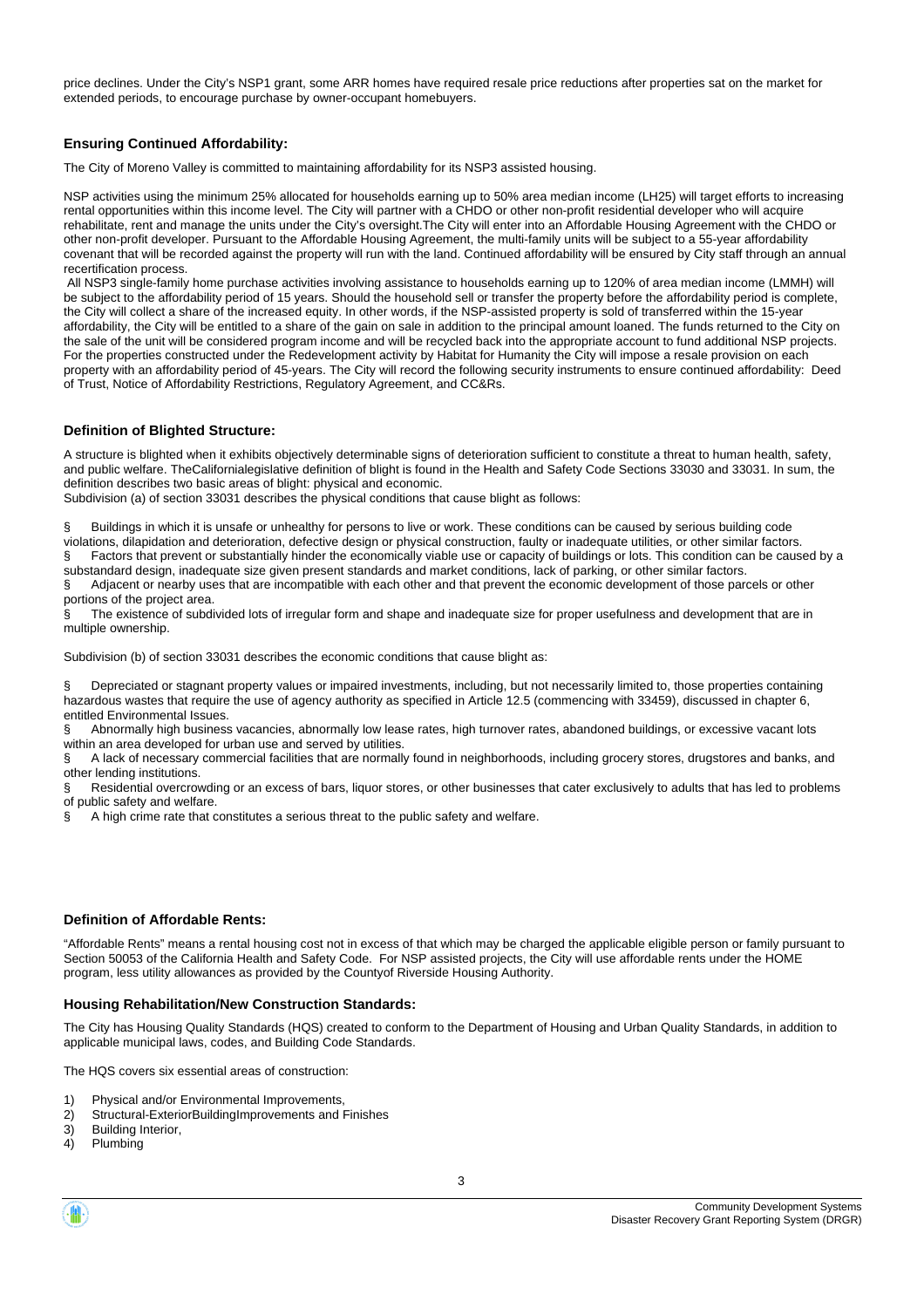5) Electrical

6) Mechanical

For NSP3 properties in particular, the City's HQS will be revised to include energy efficient and environmentally-friendly "green" requirements for incorporation into the rehabilitation scope of work for each property.

Within the HQS, the City has outlined the minimum requirements that each NSP assisted housing unit must meet prior to occupancy by the eligible participant(s). The City's NSP3 building inspector reviews proposed scopes of work for each NSP3 property and makes revisions in compliance with the HQS. If upon inspection, it is found that a unit does not meet the standards, occupancy will be deferred until the unit does meet the standards (i.e., after repair and successful re-inspection of the unit).

#### **Vicinity Hiring:**

The City of Moreno Valley will incorporate local hiring requirements into the Participation Agreements to be executed by the Development Partners selected for NSP3 implementation. The City, shall to the maximum extent feasible, provide for the hiring of employees who reside inMorenoValley. The City will monitor Development Partner compliance through collection of Section 3 reporting data.

#### **Procedures for Preferences for Affordable Rental Dev.:**

The City of Moreno Valley is proposing to use a significant portion of its NSP3 allocation (APPROX. 40%) for the acquisition and/or rehabilitation of multi-family properties. These properties will be used for long-term affordable rental housing units.

#### **Grantee Contact Information:**

City of Moreno Valley Financial Management & Services Department Financial Resources Division 14177 Frederick St. Moreno Valley, CA 92553 Marshall Eyerman, Financial Resources Division Manager marshalle@moval.org Dena Heald, Financial Operations Division Manager denah@moval.org (951) 413-3063

| <b>Overall</b>                                 | <b>This Report Period</b> | <b>To Date</b> |
|------------------------------------------------|---------------------------|----------------|
| <b>Total Projected Budget from All Sources</b> | N/A                       | \$5,211,473.85 |
| <b>Total Budget</b>                            | \$9,538.90                | \$5,211,473.85 |
| <b>Total Obligated</b>                         | \$0.00                    | \$5,201,934.95 |
| <b>Total Funds Drawdown</b>                    | \$0.00                    | \$5,201,934.95 |
| <b>Program Funds Drawdown</b>                  | \$0.00                    | \$3,687,789.00 |
| <b>Program Income Drawdown</b>                 | \$0.00                    | \$1,514,145.95 |
| <b>Program Income Received</b>                 | \$86,925.98               | \$1,601,071.93 |
| <b>Total Funds Expended</b>                    | \$0.00                    | \$5.201.934.95 |
| <b>Most Impacted and Distressed Expended</b>   | \$0.00                    | \$0.00         |
| <b>Match Contributed</b>                       | \$0.00                    | \$0.00         |



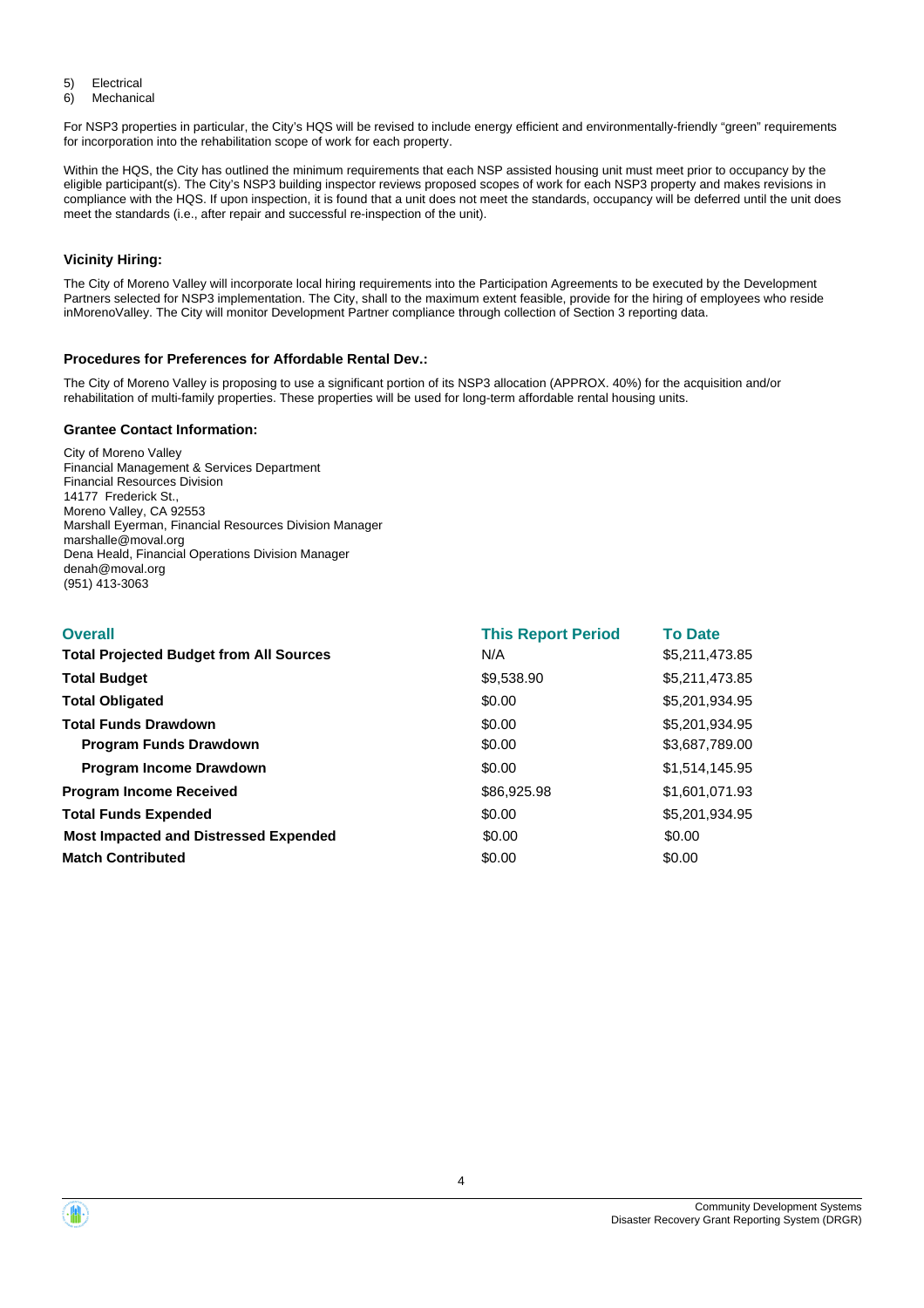# **Progress Toward Required Numeric Targets**

| <b>Requirement</b>                                 | <b>Target</b>  | <b>Actual</b> |
|----------------------------------------------------|----------------|---------------|
| <b>Overall Benefit Percentage (Projected)</b>      |                | 0.00%         |
| <b>Overall Benefit Percentage (Actual)</b>         |                | $0.00\%$      |
| <b>Minimum Non-Federal Match</b>                   | \$0.00         | \$0.00        |
| <b>Limit on Public Services</b>                    | \$553,168.35   | \$0.00        |
| Limit on Admin/Planning                            | \$368,778.90   | \$519,347.10  |
| <b>Limit on Admin</b>                              | \$0.00         | \$519,347.10  |
| Most Impacted and Distressed Threshold (Projected) | \$0.00         | \$0.00        |
| <b>Progress towards LH25 Requirement</b>           | \$1,322,215.23 | \$545,610.95  |

# **Overall Progress Narrative:**

Working on closing activites

## **Project Summary**

| <b>Project #, Project Title</b>    | <b>This Report Period</b>               |                                         | <b>To Date</b>                          |  |  |
|------------------------------------|-----------------------------------------|-----------------------------------------|-----------------------------------------|--|--|
|                                    | <b>Program Funds</b><br><b>Drawdown</b> | <b>Project Funds</b><br><b>Budgeted</b> | <b>Program Funds</b><br><b>Drawdown</b> |  |  |
| 9999, Restricted Balance           | \$0.00                                  | \$0.00                                  | \$0.00                                  |  |  |
| NSP-Admin., Administration         | \$0.00                                  | \$528,886.00                            | \$273,683.73                            |  |  |
| NSP3-1, Acquisition/Rehabilitation | \$0.00                                  | \$2,528,293.61                          | \$1,940,894.25                          |  |  |
| NSP3-2, Financing Mechanism        | \$0.00                                  | \$0.00                                  | \$0.00                                  |  |  |
| NSP3-3, Demolition                 | \$0.00                                  | \$0.00                                  | \$0.00                                  |  |  |
| NSP3-4, Land Banking               | \$0.00                                  | \$0.00                                  | \$0.00                                  |  |  |
| NSP3-5, Redevelopment              | \$0.00                                  | \$2.154.294.24                          | \$1.473.211.02                          |  |  |

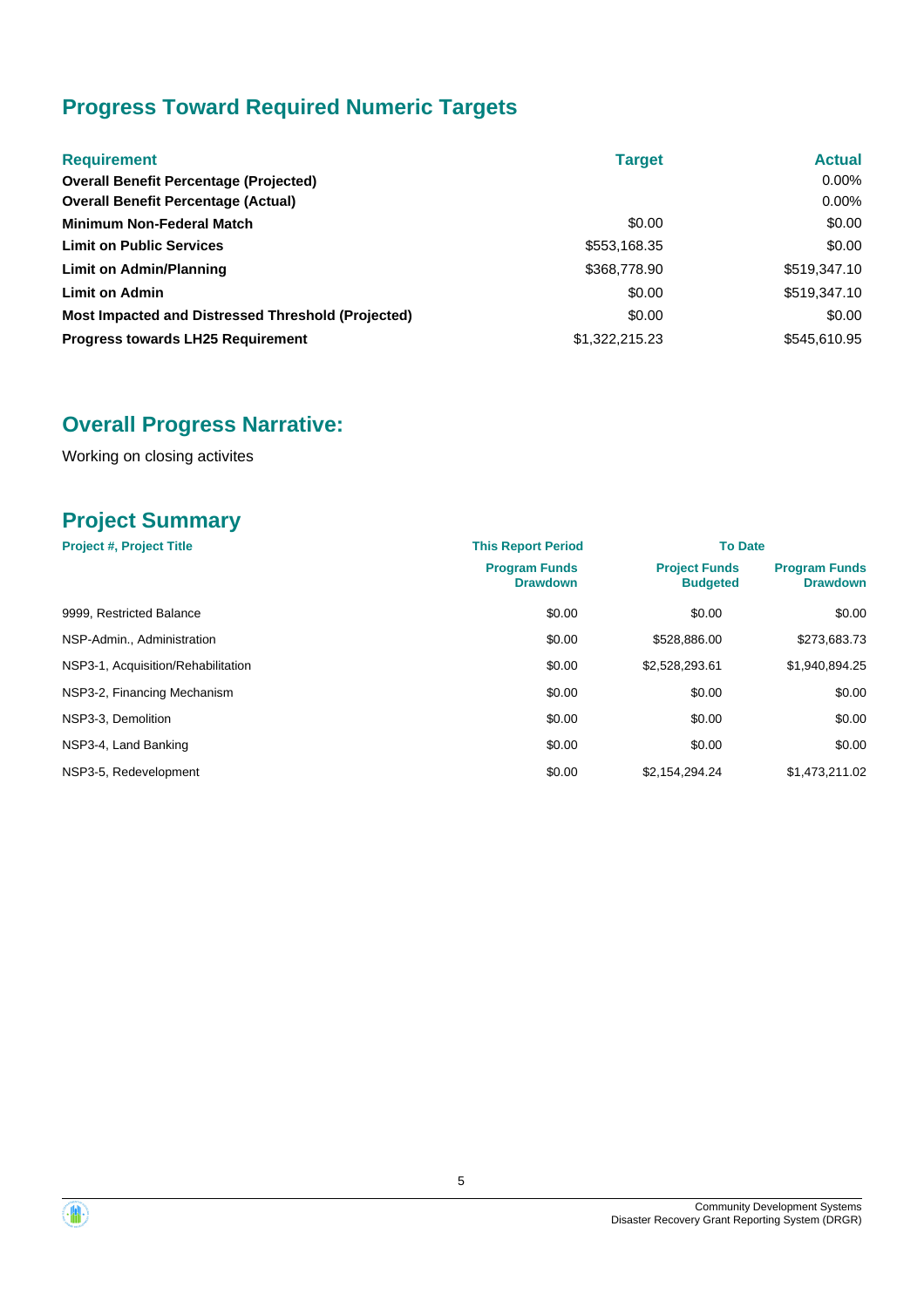# **Activities**

## **Project # / Title: NSP3-1 / Acquisition/Rehabilitation**

#### **Grantee Activity Number: NSP3-1 (LH25) Activity Title: Acquisition/Rehabilitation/Rental (LH25)**

| <b>Activitiy Category:</b>                              | <b>Activity Status:</b>                     |
|---------------------------------------------------------|---------------------------------------------|
| Rehabilitation/reconstruction of residential structures | Completed                                   |
| <b>Project Number:</b>                                  | <b>Project Title:</b>                       |
| <b>NSP3-1</b>                                           | Acquisition/Rehabilitation                  |
| <b>Projected Start Date:</b>                            | <b>Projected End Date:</b>                  |
| 03/07/2011                                              | 03/07/2014                                  |
| <b>Benefit Type:</b><br>Direct Benefit (Households)     | <b>Completed Activity Actual End Date:</b>  |
| <b>National Objective:</b>                              | <b>Responsible Organization:</b>            |
| NSP Only - LH - 25% Set-Aside                           | City of Moreno Valley, Economic Development |

| <b>Overall</b>                                 | Oct 1 thru Dec 31, 2018 | <b>To Date</b> |
|------------------------------------------------|-------------------------|----------------|
| <b>Total Projected Budget from All Sources</b> | N/A                     | \$545,610.95   |
| <b>Total Budget</b>                            | \$0.00                  | \$545.610.95   |
| <b>Total Obligated</b>                         | \$0.00                  | \$545,610.95   |
| <b>Total Funds Drawdown</b>                    | \$0.00                  | \$545,610.95   |
| <b>Program Funds Drawdown</b>                  | \$0.00                  | \$263.053.33   |
| <b>Program Income Drawdown</b>                 | \$0.00                  | \$282,557.62   |
| <b>Program Income Received</b>                 | \$6,000.00              | \$15,000.00    |
| <b>Total Funds Expended</b>                    | \$0.00                  | \$545,610.95   |
| <b>Most Impacted and Distressed Expended</b>   | \$0.00                  | \$0.00         |
| <b>Match Contributed</b>                       | \$0.00                  | \$0.00         |

## **Activity Description:**

This activity will provide for acquisition, rehabilitation, and rental of foreclosed, vacant, and abandoned multi-family residences by the City in cooperation with residential development partners. The units will be acquired at a minimum discount of 1% off the appraised value. The homes will be rehabilitated and rented to income-eligible qualified households – targeting families earning up to 50% AMI (LH25 population).

This activity is for the acquisition, rehabilitation, and rental of multifamily residential property to households earning up to 50% of the area median income. The City will acquire multi-family structures and contract with a CHDO or non-profit for the rehabilitation and management of the units, OR the City may provide funding to City CHDO/non-profit residential developer to acquire, rehabilitates, rent, and manage the units.

The City will enter into an Affordable Housing Agreement with the CHDO or non-profit residential developer. Pursuant to the Affordable Housing Agreement, the multi-family units will be subject to 55-year affordability covenants that run with the land. Continued affordability will be ensured by City staff through an annual recertification process. The property will be inspected by a City Building Inspector whether or not a CHDO or

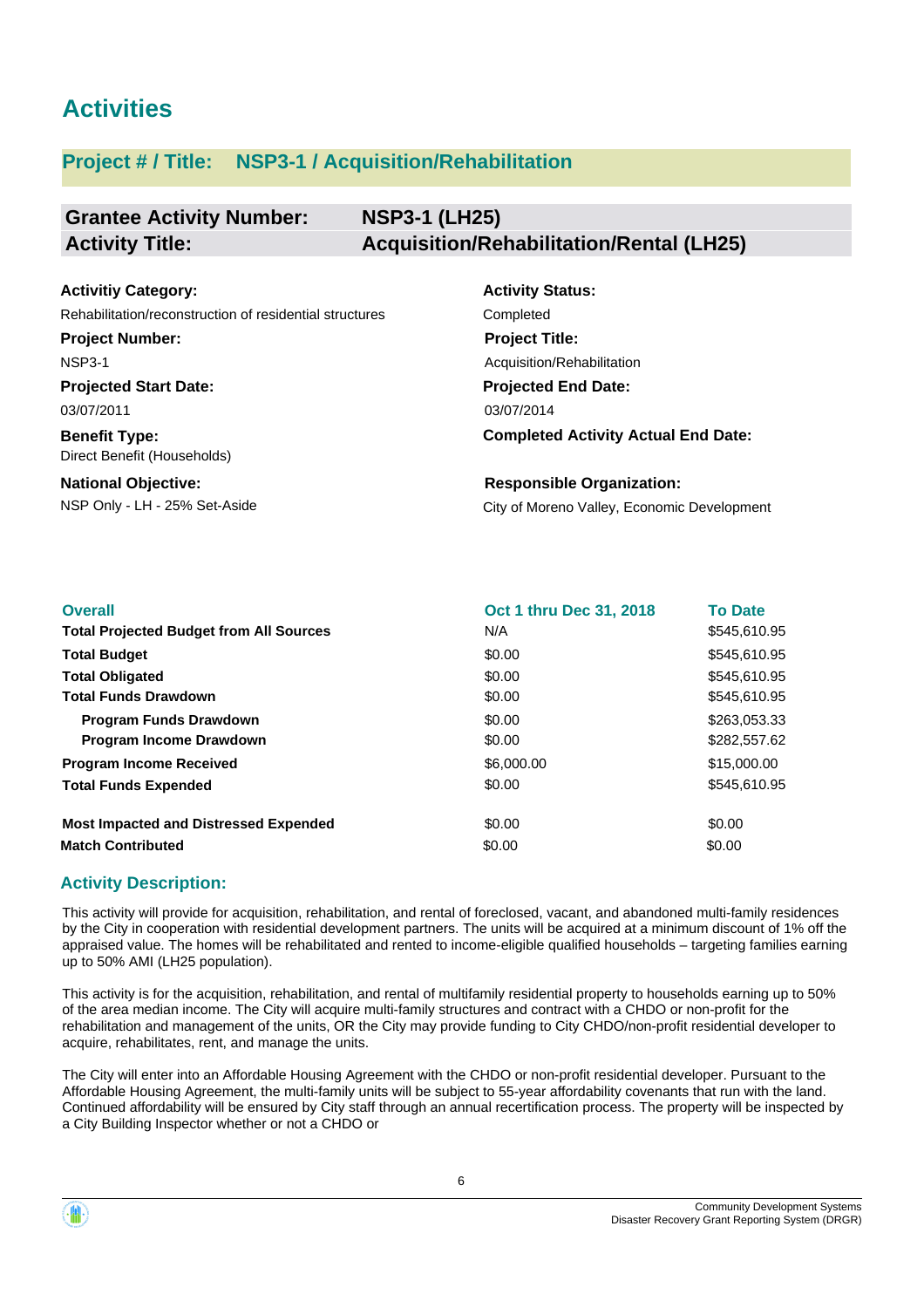non-profit residential developer is contacted, to ensure HQS are met.

### **Location Description:**

To ensure that NSP3 funds will be utilized to address foreclosures in areas of greatest need, Moreno Valley proposes to implement the ARR activity in the Target Areas described in Section A and restated below (all proposed areas have a HUD Foreclosure Risk Score of "20"):

§ Target Area 6: Edgemont Area - Irregularly bounded byFrederick St.,Alessandro Blvd.,Cottonwood Ave., Day St.,Eucalyptus Ave.

#### **Activity Progress Narrative:**

### **Accomplishments Performance Measures**

|                        | <b>This Report Period</b> | <b>Cumulative Actual Total / Expected</b> |
|------------------------|---------------------------|-------------------------------------------|
|                        | <b>Total</b>              | <b>Total</b>                              |
| # of Properties        | 0                         | 1/1                                       |
|                        |                           |                                           |
|                        | <b>This Report Period</b> | <b>Cumulative Actual Total / Expected</b> |
|                        | <b>Total</b>              | <b>Total</b>                              |
| # of Housing Units     | 0                         | 4/4                                       |
| # of Multifamily Units | 0                         | 4/4                                       |

## **Beneficiaries Performance Measures**

|                     |     | <b>This Report Period</b> |              |     | <b>Cumulative Actual Total / Expected</b> |       |                |
|---------------------|-----|---------------------------|--------------|-----|-------------------------------------------|-------|----------------|
|                     | Low | <b>Mod</b>                | <b>Total</b> | Low | Mod                                       | Total | <b>Low/Mod</b> |
| # of Households     |     |                           |              | 0/4 | 0/0                                       | 0/4   |                |
| # Renter Households |     |                           |              | 0/4 | 0/0                                       | 0/4   |                |

### **Activity Locations**

**No Activity Locations found.**

## **Other Funding Sources Budgeted - Detail**

#### **No Other Match Funding Sources Found**

#### **Other Funding Sources Amount Amount Amount Amount Amount Amount Amount**

No Other Funding Sources Found Total Other Funding Sources

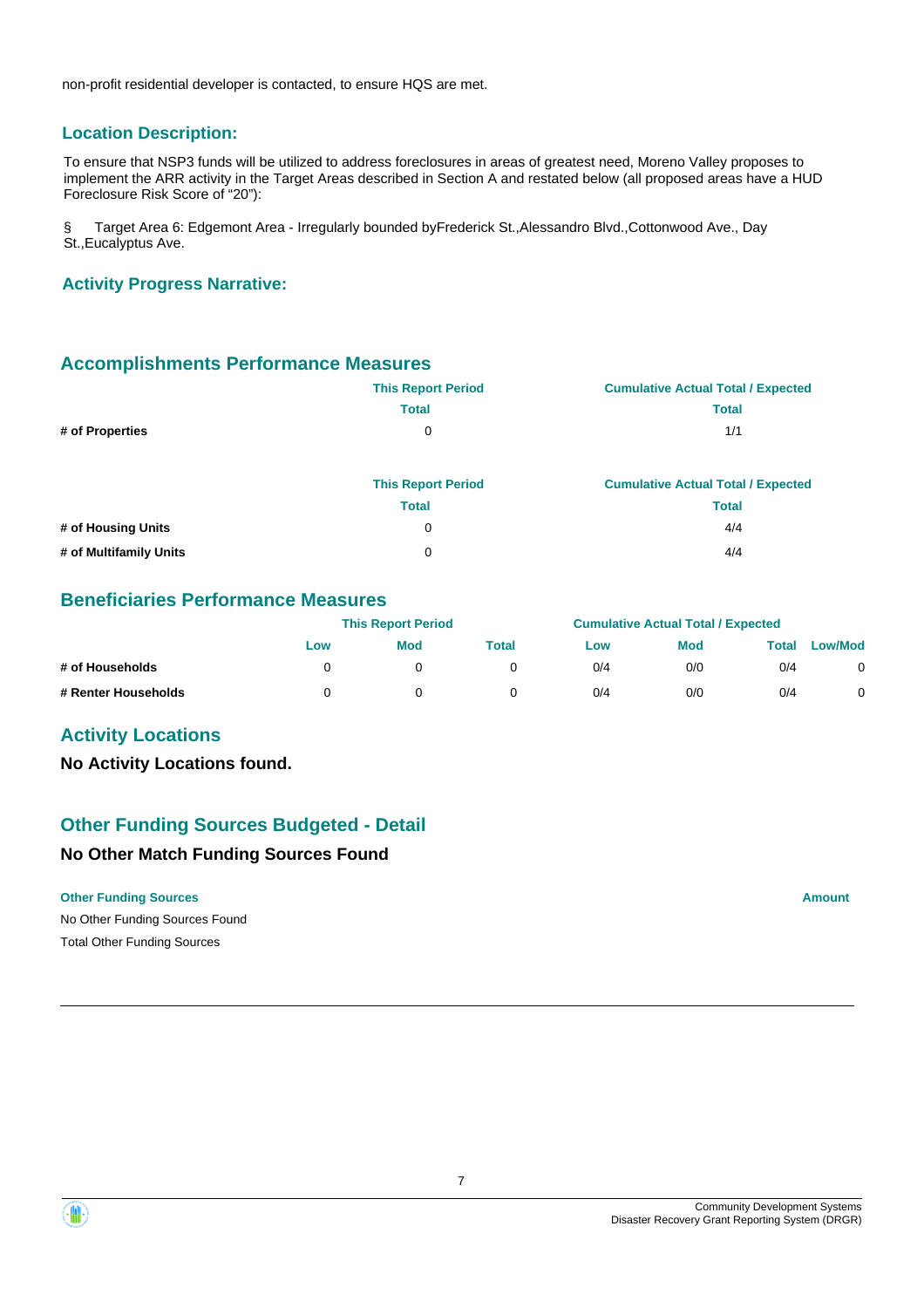| <b>Activitiy Category:</b>                              | <b>Activity Status:</b>                     |
|---------------------------------------------------------|---------------------------------------------|
| Rehabilitation/reconstruction of residential structures | Completed                                   |
| <b>Project Number:</b>                                  | <b>Project Title:</b>                       |
| <b>NSP3-1</b>                                           | Acquisition/Rehabilitation                  |
| <b>Projected Start Date:</b>                            | <b>Projected End Date:</b>                  |
| 03/07/2011                                              | 03/07/2014                                  |
| <b>Benefit Type:</b><br>Direct Benefit (Households)     | <b>Completed Activity Actual End Date:</b>  |
| <b>National Objective:</b>                              | <b>Responsible Organization:</b>            |
| NSP Only - LMMI                                         | City of Moreno Valley, Economic Development |

| Oct 1 thru Dec 31, 2018 | <b>To Date</b> |
|-------------------------|----------------|
| N/A                     | \$1,982,682.66 |
| \$0.00                  | \$1,982,682.66 |
| \$0.00                  | \$1,982,682.66 |
| \$0.00                  | \$1,982,682.66 |
| \$0.00                  | \$1,677,840,92 |
| \$0.00                  | \$304,841.74   |
| \$80,925.98             | \$1,586,071.93 |
| \$0.00                  | \$1,982,682.66 |
| \$0.00                  | \$0.00         |
| \$0.00                  | \$0.00         |
|                         |                |

### **Activity Description:**

This activity will provide for acquisition, rehabilitation, and resale of foreclosed, vacant, and abandoned single family attached and detached homes by the City in cooperation with residential development partners. The homes will be acquired ata minimum discount of 1% off the appraised value. The homes will be rehabilitated and resold to qualified owner-occupant homebuyers – targeting families earning up to 120% AMI (LMMH population).

Homebuyers will be required to execute an affordable housing agreement that restricts their ability to resell to households in the same income category (i.e., 50% or 120% AMI). MorenoValley's affordable housing agreements are structured to run with the property for 15 years. The City estimates subsidizing ARR transactions at an average of \$36,000 per LMMH property. No interest will be charged to the homebuyer for this subsidy. However, to encourage continued owner-occupancy, the City's affordable housing agreement requires payment of a share of the gain on sale (equity share) if the homebuyer sells, transfers, or ceases to occupy the property prior to the expiration of the 15-year affordability period. The gain of sale returned to the City will not exceed the total investment made into the property by the city.

## **Location Description:**

To ensure that NSP3 funds will be utilized to address foreclosures in areas of greatest need, Moreno Valley proposes to implement the ARR activity in the Target Areas described in Section A and restated below (all proposed